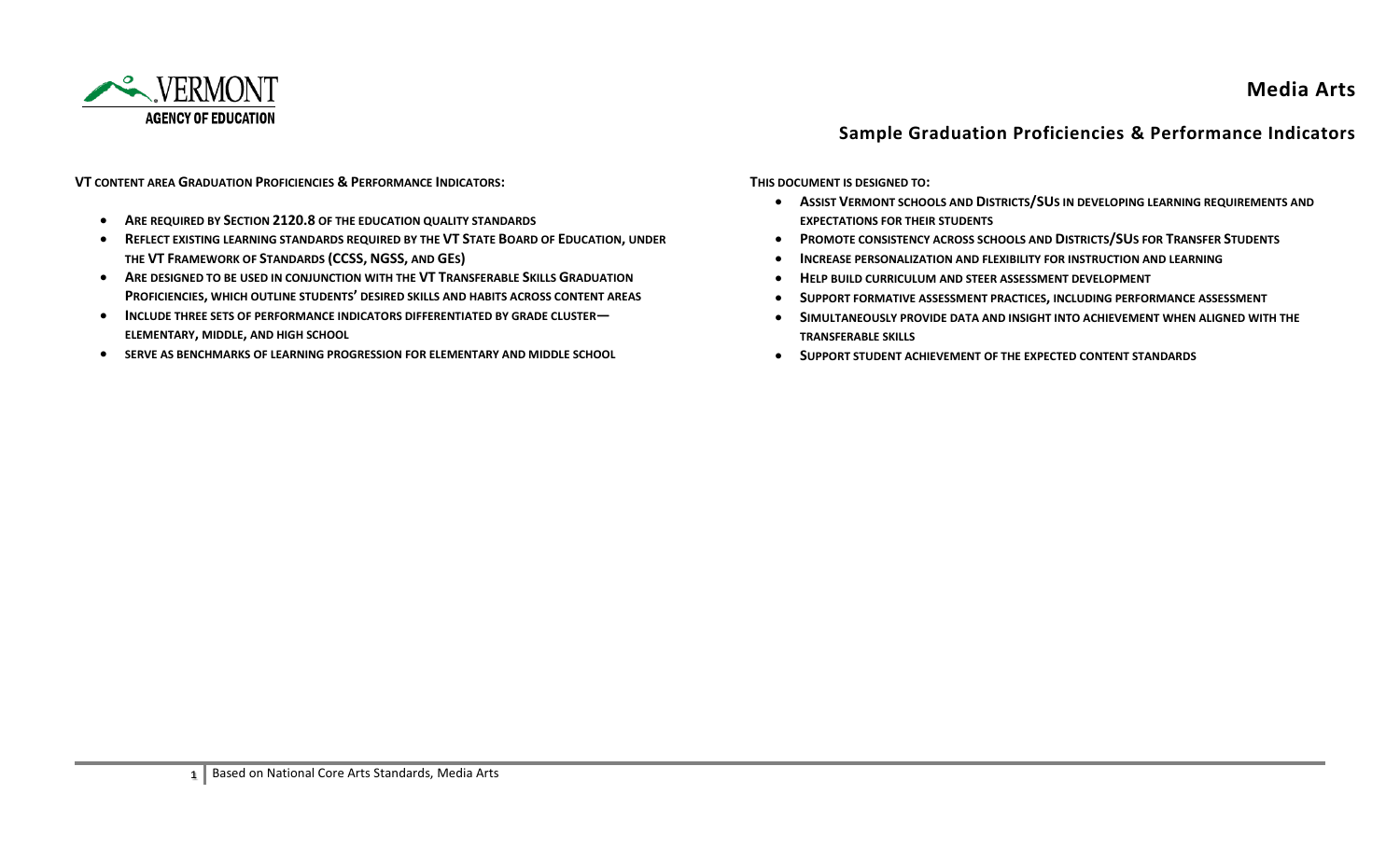| <b>GRADUATION</b><br><b>PROFICIENCIES</b>                                                                           | <b>PERFORMANCE INDICATORS-ELEMENTARY SCHOOL</b>                                                                                                                                                                                                                                                                                                                                                                                                                                                                                                                                                                                                                                                                                                                 | <b>PERFORMANCE INDICATORS-MIDDLE SCHOOL</b>                                                                                                                                                                                                                                                                                                                                                                                                                                                                                                                                                                                                                                                                                                                                                                                                                                                                    | <b>PERFORMANCE INDICATORS-HIGH SCHOOL</b>                                                                                                                                                                                                                                                                                                                                                                                                                                                                                                                                                                                                                                                                                                                                                                                                                                                                                                              |
|---------------------------------------------------------------------------------------------------------------------|-----------------------------------------------------------------------------------------------------------------------------------------------------------------------------------------------------------------------------------------------------------------------------------------------------------------------------------------------------------------------------------------------------------------------------------------------------------------------------------------------------------------------------------------------------------------------------------------------------------------------------------------------------------------------------------------------------------------------------------------------------------------|----------------------------------------------------------------------------------------------------------------------------------------------------------------------------------------------------------------------------------------------------------------------------------------------------------------------------------------------------------------------------------------------------------------------------------------------------------------------------------------------------------------------------------------------------------------------------------------------------------------------------------------------------------------------------------------------------------------------------------------------------------------------------------------------------------------------------------------------------------------------------------------------------------------|--------------------------------------------------------------------------------------------------------------------------------------------------------------------------------------------------------------------------------------------------------------------------------------------------------------------------------------------------------------------------------------------------------------------------------------------------------------------------------------------------------------------------------------------------------------------------------------------------------------------------------------------------------------------------------------------------------------------------------------------------------------------------------------------------------------------------------------------------------------------------------------------------------------------------------------------------------|
| 1. Create<br>- Generate and<br>conceptualize<br>- Organize and<br>develop<br>- Refine and complete<br>artistic work | a. Envision original ideas and innovations for media artworks<br>using personal experiences and/or the work of others.<br>(MA:Cr1.1.1.5)<br>Develop, present, and test ideas and plans for media arts<br>b.<br>productions, considering the artistic goals and audience.<br>(MA:Cr2.1.1.5)<br>c. Create content and combine components to convey<br>expression, purpose, and meaning in a variety of media<br>arts productions, utilizing sets of associated principles,<br>such as emphasis and exaggeration. (MA:Cr3.1.5)<br>d. Determine how elements and components can be altered<br>for clear communication and intentional effects utilizing<br>sets of associated principles, and refine media artworks to<br>improve clarity and purpose. (MA:Cr3.1.5) | Generate ideas, goals, and solutions for original media<br>a.<br>artworks through application of focused creative<br>processes, such as divergent thinking and experimenting.<br>(MA:Cr1.1.1.8)<br>b. Structure and critique ideas, plans, prototypes, and<br>production processes for media arts productions,<br>considering intent, resources, and the presentation<br>context. (MA:Cr2.1.1.8)<br>c. Implement production processes to integrate content and<br>stylistic conventions for determined meaning in media arts<br>productions, demonstrating understanding of associated<br>principles, such as theme and unity. (MA:Cr3.1.8)<br>Refine and modify media artworks, improving technical<br>d.<br>quality and intentionally accentuating selected expressive<br>and stylistic elements with associated principles, to reflect<br>an understanding of purpose, audience, and place.<br>(MA:Cr3.1.8) | a. Use identified generative methods to formulate multiple<br>ideas, develop artistic goals, and problem solve in media<br>arts creation processes. (MA:Cr1.1.1.HSI)<br>b. Utilize aesthetic criteria in developing, proposing, and<br>refining artistic ideas, plans, prototypes, and production<br>processes for media arts productions, considering original<br>inspirations, goals, and presentation context.<br>(MA:Cr2.1.1.HSI)<br>Consolidate production processes to demonstrate<br>c.<br>deliberate choices in organizing and integrating content<br>and stylistic conventions in media arts productions,<br>demonstrating understanding of associated principles, such<br>as emphasis and tone. (MA:Cr3.1.HSI)<br>Refine and modify media artworks, honing personal<br>aesthetic quality and intentionally accentuating stylistic<br>elements using associated principles, to reflect an<br>understanding of personal goals and preferences. |
|                                                                                                                     |                                                                                                                                                                                                                                                                                                                                                                                                                                                                                                                                                                                                                                                                                                                                                                 |                                                                                                                                                                                                                                                                                                                                                                                                                                                                                                                                                                                                                                                                                                                                                                                                                                                                                                                | (MA:Cr3.1.HSI)                                                                                                                                                                                                                                                                                                                                                                                                                                                                                                                                                                                                                                                                                                                                                                                                                                                                                                                                         |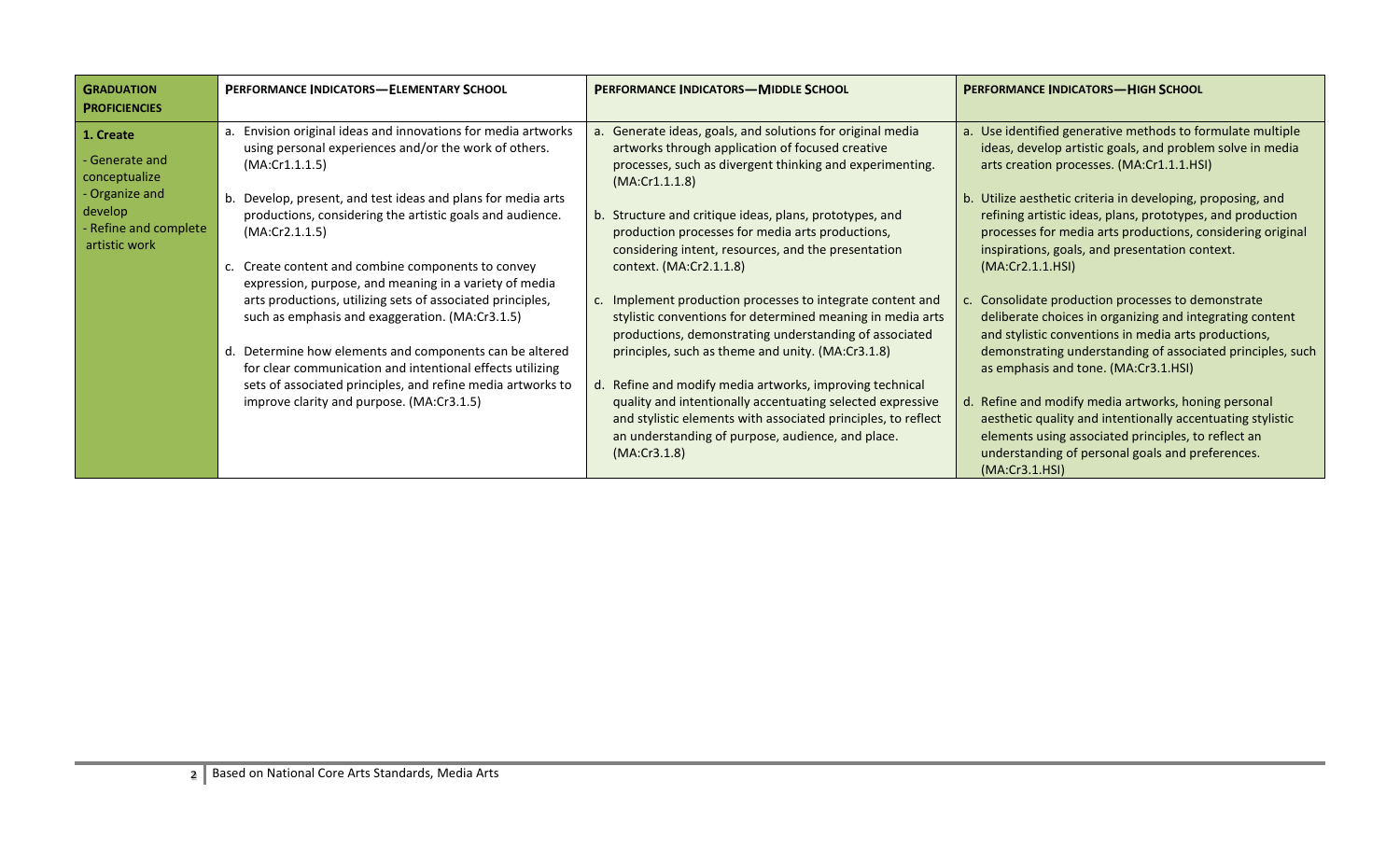| 2. Present                                                          | a. Create media artworks through the integration of multiple                                                                                                                                      | a. Integrate multiple contents and forms into unified media                                                                                                                                                                  | a. Integrate various arts, media arts forms, and content into                                                                                                                                                     |
|---------------------------------------------------------------------|---------------------------------------------------------------------------------------------------------------------------------------------------------------------------------------------------|------------------------------------------------------------------------------------------------------------------------------------------------------------------------------------------------------------------------------|-------------------------------------------------------------------------------------------------------------------------------------------------------------------------------------------------------------------|
| - Analyze, interpret,<br>and select<br>- Develop and refine         | contents and forms, such as a media broadcast.<br>(MA:Pr4.1.5)                                                                                                                                    | arts productions that convey specific themes or ideas, such<br>as interdisciplinary projects that combine media formats.<br>(MA:Pr4.1.8)                                                                                     | unified media arts productions, considering the reaction<br>and interaction of the audience, such as experiential<br>design. (MA:Pr4.1.HSI)                                                                       |
| - Convey meaning<br>through the<br>presentation of<br>artistic work | b. Enact various roles to practice fundamental ability in<br>artistic, design, technical, and soft skills, such as formal<br>technique, and production in media arts productions.<br>(MA:Pr5.1.5) | b. Demonstrate a defined range of artistic, design, technical,<br>and soft skills, through producing media artworks.<br>(MA:Pr5.1.8)                                                                                         | b. Demonstrate progression in artistic, design, technical, and<br>soft skills, as a result of selecting and fulfilling roles and<br>processes in the production of a variety of media artworks.<br>(MA:Pr5.1.HSI) |
|                                                                     | c. Practice fundamental creative and innovative abilities,<br>such as expanding conventions, in addressing problems<br>through media arts productions. (MA:Pr5.1.5)                               | Demonstrate a defined range of creative and adaptive<br>innovation abilities, such as divergent solutions and<br>bending conventions, in developing new solutions for<br>identified problems through media arts productions. | c. Develop and refine a determined range of creative and<br>adaptive innovation abilities, such as design principles, to<br>solve problems through media art productions.                                         |
|                                                                     | d. Examine how tools and techniques could be used in<br>standard ways in constructing media artworks.<br>(MA:Pr5.1.5)                                                                             | (MA:Pr5.1.8)<br>Demonstrate adaptability using tools, techniques and<br>content in standard and experimental ways to produce a                                                                                               | (MA:Pr5.1.HSI)<br>d. Demonstrate adaptation and innovation through the<br>combination of tools and techniques, in standard and                                                                                    |
|                                                                     | e. Compare qualities and purposes of presentation formats,<br>and fulfill a role and associated processes in presentation<br>and/or distribution of media artworks. (MA:Pr6.1.5)                  | creative intent in the production of media artworks.<br>(MA:Pr5.1.8)                                                                                                                                                         | innovative ways, to produce a creative intent in the<br>production of media artworks. (MA:Pr5.1.HSI)                                                                                                              |
|                                                                     | Compare results of and improvements for presenting<br>media artworks. (MA:Pr6.1.5)                                                                                                                | e. Design the presentation and distribution of media artworks<br>through multiple formats and/or contexts. (MA:Pr6.1.8)                                                                                                      | e. Design the presentation and distribution of collections of<br>media artworks, considering combinations of artworks,<br>formats, and audiences. (MA:Pr6.1.HSI)                                                  |
|                                                                     |                                                                                                                                                                                                   | Evaluate the results of and implement improvements for<br>presenting media artworks, considering impacts on<br>personal growth and external effects. (MA:Pr6.1.8)                                                            | Evaluate and implement improvements in presenting<br>media artworks, considering professional practices for<br>employable creativity. (MA:Pr6.1.HSI)                                                              |